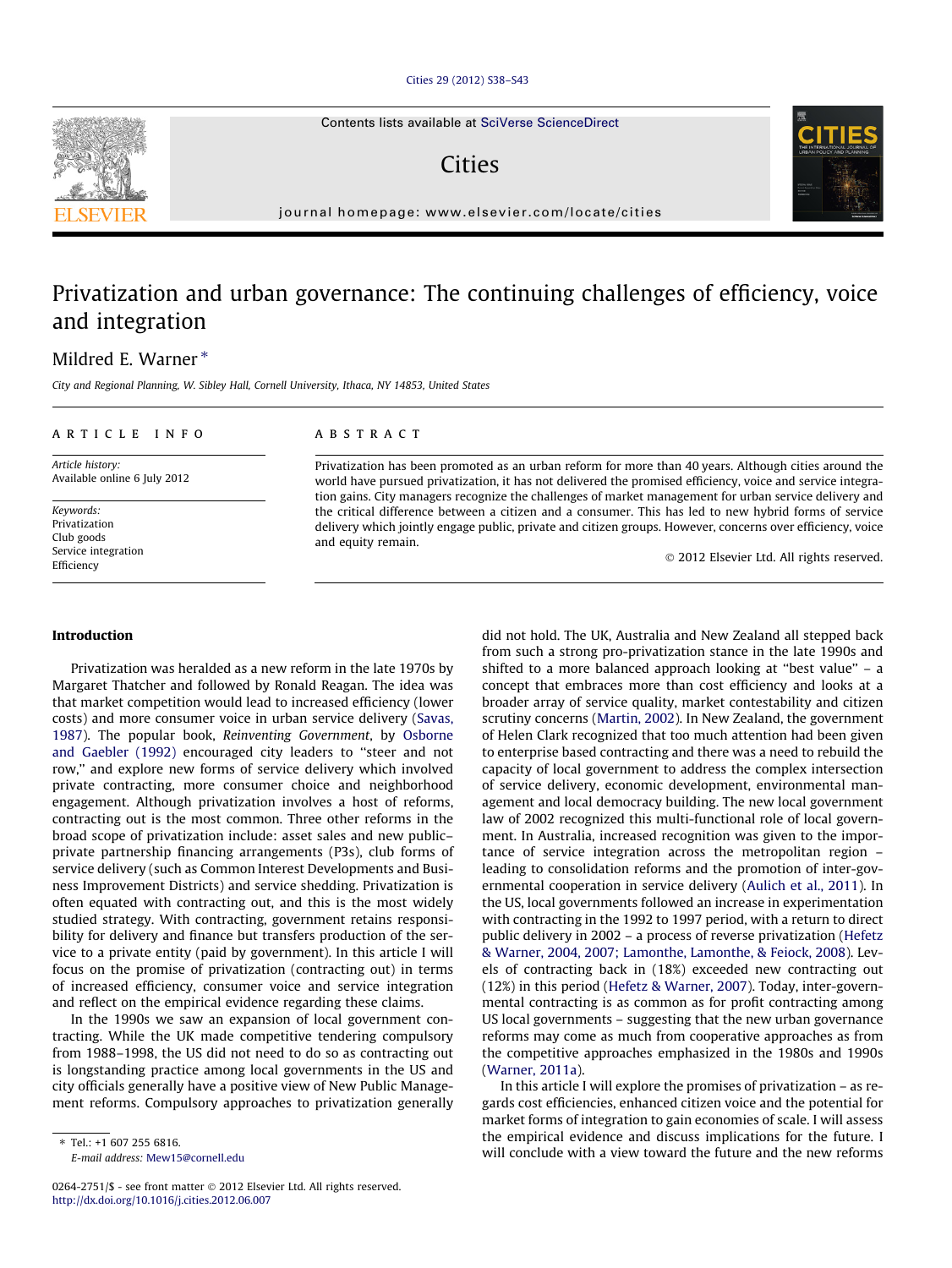– beyond contacting out – which are gaining interest among cities across the world.

#### Efficiency

Privatization was heralded as a means to promote more efficiency in urban service delivery. By turning public delivery into a contract market – a certain level of competition and scrutiny would be brought to the urban service delivery process. No longer would government be the sole monopoly provider. Instead, private purveyors would create competition for government service delivery contracts – bringing a market into public service delivery. This would have the dual advantage of promoting market development and reducing costs to government due to the discipline of a competitive market ([Savas, 1987](#page--1-0)).

What cities have found is that contract markets are at best quasi-markets with one buyer (the city) and few sellers. A recent survey of the level of competition for 67 services typically provided by US cities, finds on average less than two providers in most urban markets for most services. Services like garbage collection, child care, vehicle towing and legal services enjoy competition levels over three providers (the minimum recommended for a competitive market), while services like water, sewer, and hospitals have under one alternative provider ([Hefetz & Warner, 2012](#page--1-0)). Only a third of the 67 services measured had competition levels over two alternative providers. This lack of competition undermines the potential for cost savings under privatization and is associated with lower rates of privatization among US cities [\(Hefetz & War](#page--1-0)[ner, 2012\)](#page--1-0). For many city services, competition is typically for the market, not in the market. Once the contract is let, competition erodes. Lack of competition raises costs for city managers. Contact officers spend time chasing competition – often at the expense of contract oversight and monitoring [\(Johnston & Girth, 2012](#page--1-0)). City managers respond by splitting markets for service delivery – to keep competition in the market [\(Albalate, Bel, & Calzada, 2011;](#page--1-0) [Bel & Warner, 2009\)](#page--1-0). Mixed public/private delivery also enables city managers to maintain cost pressures on both public and private deliverers, allow benchmarking and assure attention to citizen satisfaction [\(Warner & Hefetz, 2008\)](#page--1-0). In some countries, such as the Netherlands, national policy has tried to encourage competition by levying tax on local public units so as to make private providers more competitive – but this can lead to collusion [\(Dijkgraaf](#page--1-0) [& Gradus, 2007\)](#page--1-0). Smaller cities and rural areas especially face competition problems as markets are thinner in less populated areas and private providers typically prefer larger urban and suburban markets [\(Bel & Fageda, 2011; Hefetz, Warner, & Vigoda-Gadot,](#page--1-0) [2012\)](#page--1-0).

Another approach to market management is the use of public or mixed public/private firms to gain scale and to promote competition. Italy has seen the emergence of multi-utilities which combine across services to enjoy economies of scope and multi-government firms (in the same service) to gain scale [\(Bognetti & Robotti, 2007\)](#page--1-0). In the Netherlands, multi-government public firms are common in refuse collection and help promote competition with private providers, whereas in Spain cities cooperate to gain scale so they have more market power in the private contracting process [\(Bel, Dijk](#page--1-0)[graaf, Fageda, & Gradus, 2010; Dijkgraaf & Gradus, 2008\)](#page--1-0). In Portugal, municipal corporations [\(Tavares & Camoes, 2007\)](#page--1-0) and mixed public–private companies ([Cruz & Marques, 2012\)](#page--1-0) are becoming more common. Mixed firms capture the benefits of economies of scale with monopoly provision, but they maintain public control and gain management and labor flexibility. This creates a more stable form of privatization in Europe. In the US, where city managers focus their efforts on creating mixed markets with competition between public and private delivery, privatization is both lower and more unstable ([Warner & Bel, 2008\)](#page--1-0).

The challenges of managing a market have led scholars to focus much more on the transactions costs of contracting. Attention is given to the characteristics of the service (how specific is the asset), the characteristics of the contract (how difficult is the contract to manage and monitor), the characteristics of the market (competition, costs), and the characteristics of the place (heterogeneity and citizen interests) [\(Brown, Potoski, & Van Slyke, 2008; Hefetz](#page--1-0) [& Warner, 2012; Lamonthe et al., 2008; Levin & Tadelis, 2010\)](#page--1-0). Attention to transactions costs is fundamental to the contracting decision and urban scholars are discovering that transactions costs for urban service delivery contracting are quite high [\(Whittington,](#page--1-0) [2010](#page--1-0)).

Regarding privatization and costs, the evidence is mixed. Lower costs are most likely to be found in competitive markets were some innovation in service delivery has led to improved process efficiency. A recent meta regression analysis of all published studies from 1965–2010 in water delivery and solid waste collection found no empirical support for lower costs under private delivery ([Bel, Fageda, & Warner, 2010\)](#page--1-0). Early studies were more likely to find cost savings, but as time passes, competition erodes and so do cost savings. Markets alone, through liberalization and privatization, have not delivered lower prices or higher consumer satisfaction in network infrastructure services in the European Union (gas, telecom, electricity, water, transit) [\(Ceriani and Florio, 2011;](#page--1-0) [Ceriani, Doronzo, & Florio, 2009; Clifton & Díaz-Fuentes, 2010\)](#page--1-0) and comparisons of public vs private infrastructure providers in Europe over the 20th century provide ''no evidence that privatization has raised productivity'' ([Millward, 2011: p. 392](#page--1-0)). Cost data on other urban services is harder to find in part because budget data is not collected in a way that permits before and after comparisons.

City managers use a pragmatic approach to explore new reforms, test them in the field of practice, stick with what works, and change what doesn't. Studying the dynamic behavior of city managers over time is one way to assess their satisfaction with privatization reforms. Change, not stasis, is the status quo. The US is the only country that has longitudinal data across cities over time and several scholarly teams have tracked this to show how contracting rises and falls ([Brown et al., 2008; Hefetz & Warner,](#page--1-0) [2004, 2007; Lamonthe et al., 2008](#page--1-0)). Urban structure (size, income, competitive markets) have been shown to be more important than managerial capacity or political ideology in explaining these shifts.

Most countries do not have longitudinal data and so studies typically compare cities that privatize with those that retain public delivery. Here again, the research finds city managers are primarily pragmatic actors ([Bel & Fageda, 2007; Hebdon & Jalette, 2008;](#page--1-0) [Joassart-Marcelli & Musso, 2005](#page--1-0)). Although political ideology has been a driver of national policy (in the UK, the EU, Australia and New Zealand) and the preferred urban governance model of international funders such as the World Bank, when city officials are given the option to choose the best service delivery model, pragmatic considerations trump political ones. A meta regression analysis of all studies of local government privatization around the world (most studies are from the US and Europe) found that political ideology was not a driver [\(Bel & Fageda, 2007](#page--1-0)). City officials are driven primarily by pragmatic concerns with cost savings and service quality. This is because residents can see the quality of reforms in the services delivered. When reforms do not work, city officials are pressured to reverse course or pursue other innovations. At the national and international levels, ideology holds stronger sway because there is not a natural citizen scrutiny and accountability as service delivery at the national level is less tangible and visible to the resident. This has enabled the World Bank to stick with a pro-privatization agenda long after evidence challenging the efficacy of this approach has been well documented. For cities in developing countries, this poses special problems as the World Bank typically links financial support to selection of a pri-